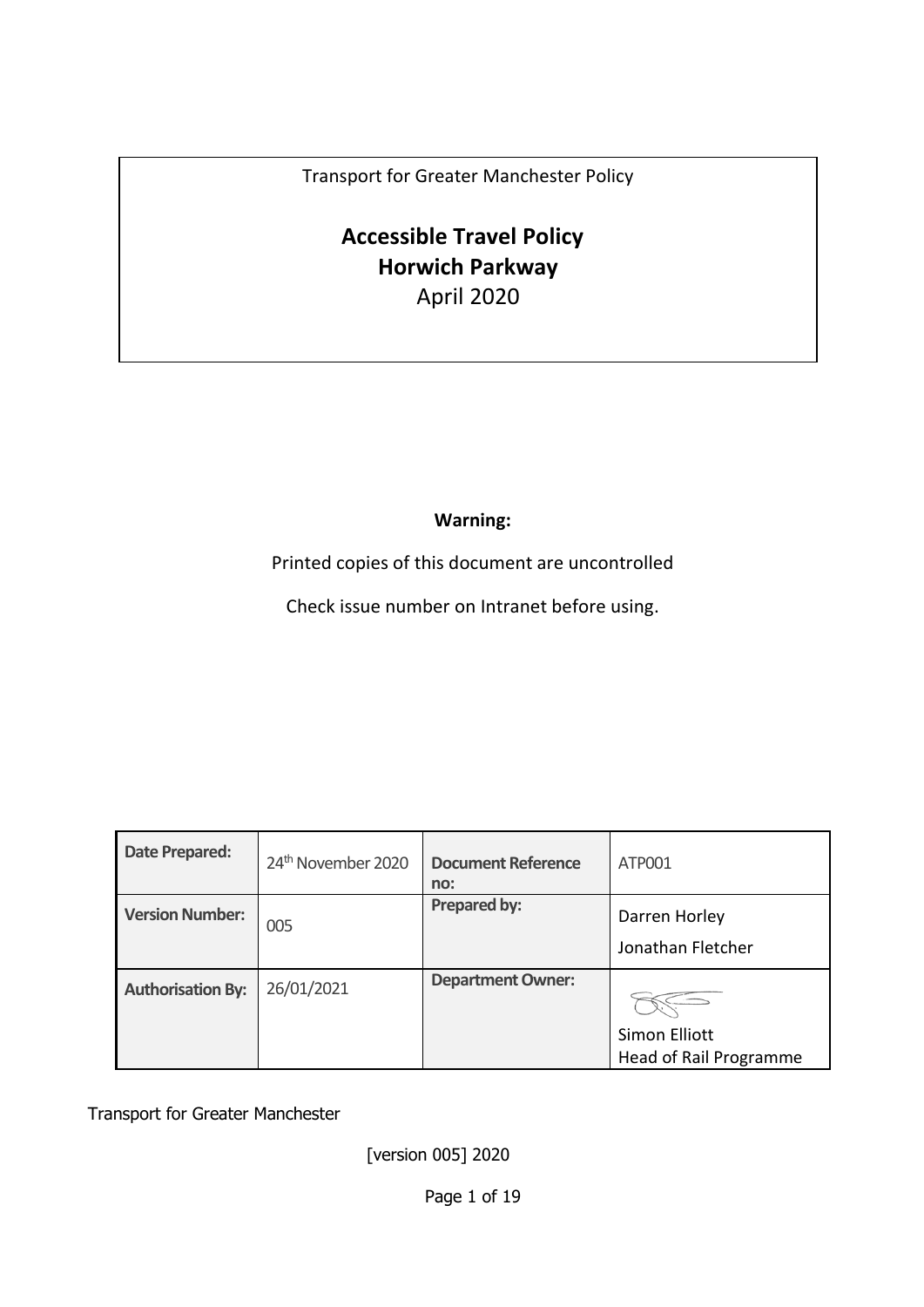### **Table of Contents**

| 1.  |                                                                                       |  |
|-----|---------------------------------------------------------------------------------------|--|
| 2.  |                                                                                       |  |
| 3.  |                                                                                       |  |
| 4.  |                                                                                       |  |
| 5.  |                                                                                       |  |
| 6.  |                                                                                       |  |
| 7.  |                                                                                       |  |
| 8.  |                                                                                       |  |
| 9.  |                                                                                       |  |
| 10. |                                                                                       |  |
| 11. |                                                                                       |  |
|     |                                                                                       |  |
| 12. |                                                                                       |  |
| 13. |                                                                                       |  |
| 14. | Monitoring and evaluation and working with disabled passengers, local communities and |  |
| 15. |                                                                                       |  |
| 16. |                                                                                       |  |
|     |                                                                                       |  |

Transport for Greater Manchester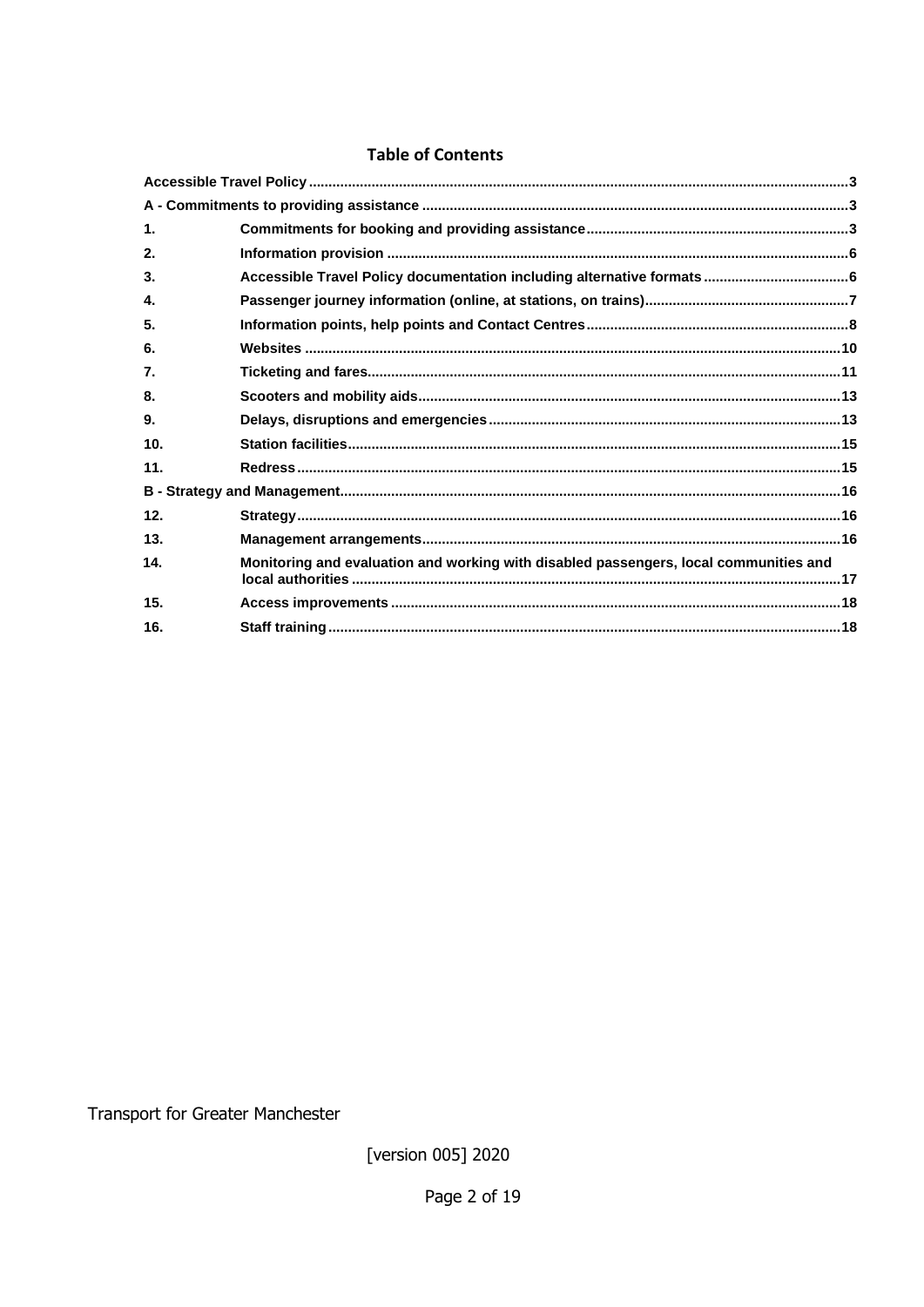# <span id="page-2-0"></span>**Accessible Travel Policy**

Transport for Greater Manchester (TfGM) operates Horwich Parkway Station. TfGM commissioned the construction of the station which was completed and opened on 2 July 1999.

This is the only station we operate; we do not operate the train service. Northern Trains is the sole train operator for the station.

The format and content of this policy has been based on the Accessible Travel Policy (ATP), Guidance for Train and Station Operators issued by the Office of Rail and Road (ORR) and, in making any alteration to it, we shall have due regard to the Design Standards for: 'Design Standard for Accessible Railway Stations: A Joint Code of Practice by the Department for Transport and Transport Scotland'.

# **A - Commitments to providing assistance**

# <span id="page-2-2"></span><span id="page-2-1"></span>**1. Commitments for booking and providing assistance**

Here at TfGM, we want you to have a pleasant and successful journey experience. Booking assistance offers us the best opportunity to meet your needs, however if you turn up on the day there are a range of facilities and staff available to ensure we offer ample assistance.

We recognise the broad range of rail customers who require assistance and will make the best practicable provision to meet your requirements. This not only applies if you use a wheelchair but also if you have:

- Visual or auditory impairments
- Impaired mobility, either temporarily or longer term
- Mental health conditions
- Anxiety
- Depression, OCD, schizophrenia and personality disorders
- Autism and Asperger syndrome
- Sensory processing difficulties
- Cognitive impairment for example dementia, traumatic brain injury and learning disabilities
- Non-visible physical health conditions for example chronic pain, respiratory and heart conditions, diabetes and cancer
- Or are an older person

Transport for Greater Manchester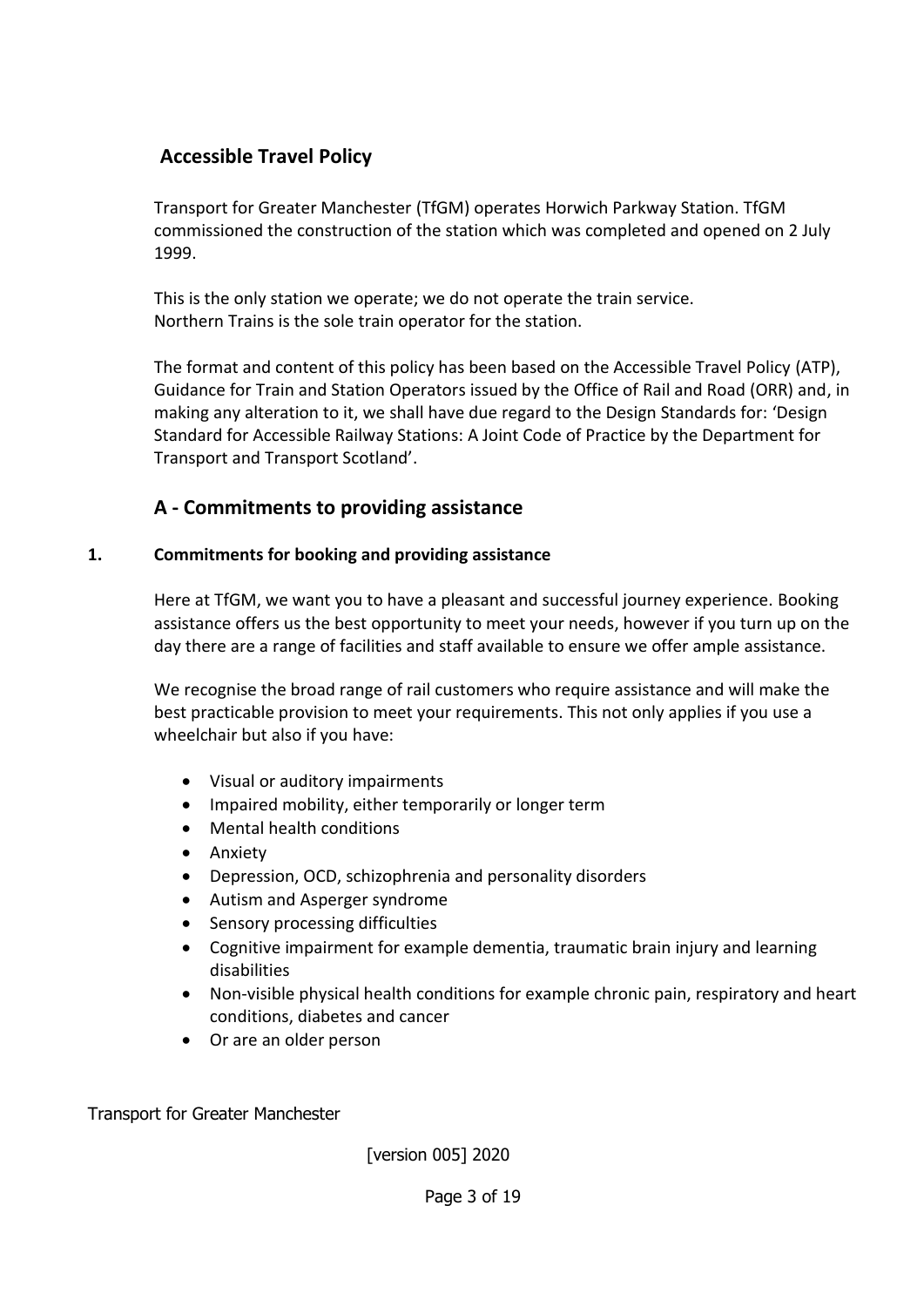# **Booked assistance**

All train operators use Passenger Assist as a common system that allows disabled and older customers to book assistance for their travel to anywhere on the National Rail network. You can book assistance up to 10pm the day before travel. This will be reduced to a required notice period of 6 hours from April 2021 and will reduce once more to only 2 hours from April 2022.

Our team can provide the following assistance:

- Assistance with boarding and alighting from trains or for changing trains.
- Help with your luggage.
- Help with moving around our station.
- Help between the station drop-off point (e.g. station taxi rank) and station.
- Requesting a portable ramp for boarding or alighting train services.
- Requesting assistance with transferring between the platform and the train or moving around the station (available during ticket office opening times).
- At our station, make travel reservations on services operated by train operators where reservations are available.
- Request any other assistance that might be needed during your journey.

To book in advance, the following contact details are available:

- National freephone number: 0800 0223720 (available 24 hours)
- Textphone 60083
- Telephone/Minicom 0845 60 50 600

You can book assistance via Northern Trains on the following:

- Telephone: 0800 138 5560 Open 24 hours, 7 days a week
- Text Relay 18001 0800 138 5560
- Online: <https://www.northernrailway.co.uk/passenger-assistance-request>

Using the Passenger Assist booking system means you are able to arrange assistance for your entire journey including assistance for all intermediate connections. Our staff at Horwich Parkway station receive information on all assistance bookings to and from our station and we will make sure that we are there to provide the assistance during the hours we have available staff.

Transport for Greater Manchester Our station is staffed through the ticket office from 06:30 – 19:35 hours Monday to Saturday. Outside of these hours Northern Trains staff on board the trains will be able to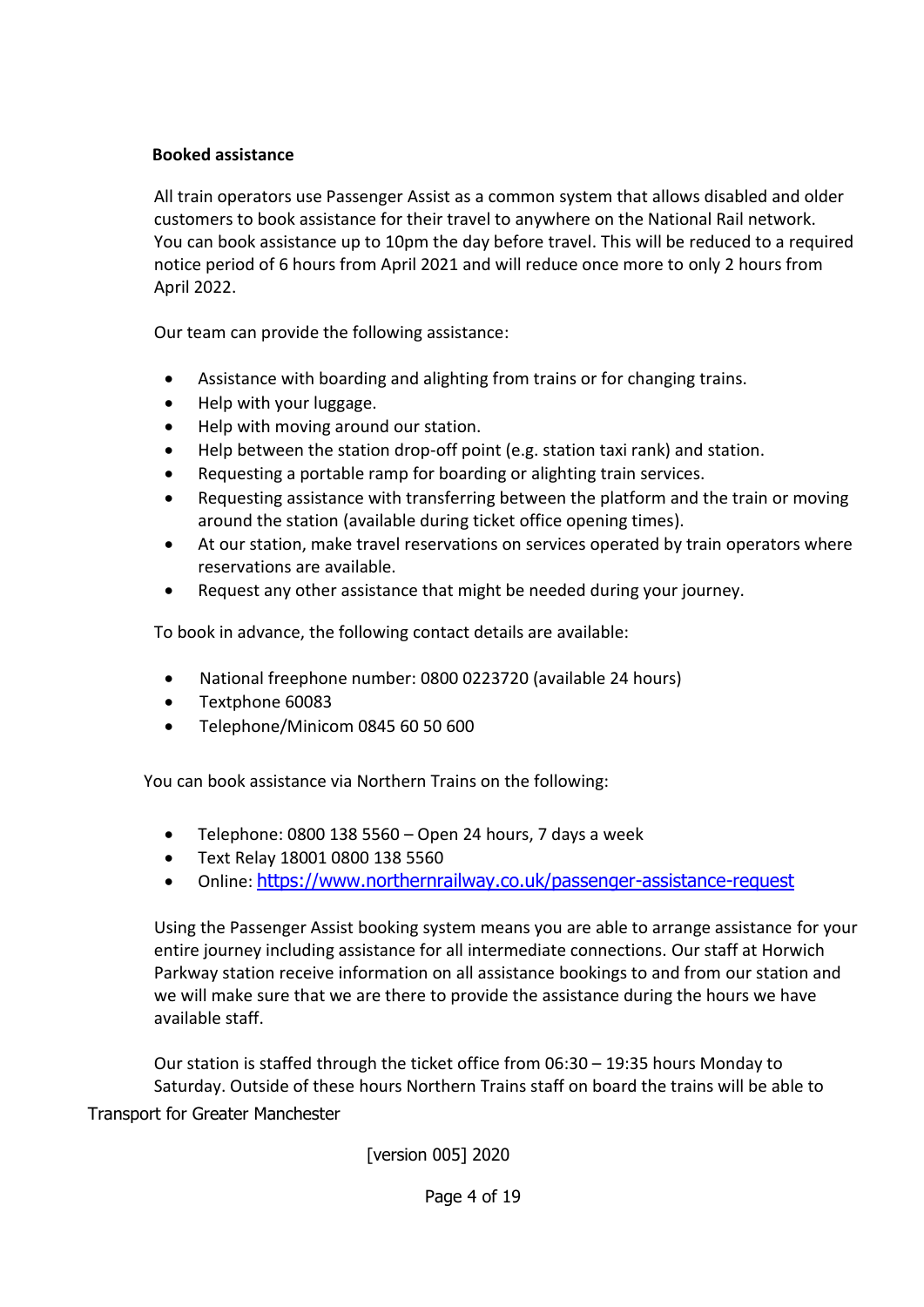provide you with boarding and alighting assistance only.

If you are starting or ending your journey at our station outside of these hours and would like assistance, please contact Northern Trains assistance team.

Horwich Parkway is a Category A station which means it has step free access to and between both platforms, at all times trains are running.

There is level access to platform 1 and the ticket office. There is a footbridge which serves as an interchange connecting platform 1 to platform 2. This is accessible via a wheelchair accessible ramp on both sides with a gradient of 1:12.

When assistance is booked, the operator at the train's final destination will assist you off the train within a maximum of 5 minutes. We are committed to maintaining and providing enough resources to, and continually improve the performance of, the national Passenger Assistance system and booking assistance offers us the best opportunity to meet your needs.

# **Unbooked assistance**

Alternatively, you have the option to Turn Up and Go at our station. If you have not booked, but would like assistance from one of our team, please head to our ticket office where a member of our staff will be happy to help you. Outside of staffed hours, you can use one of our help points situated on each platform which will connect you to the Northern Trains assistance line where their team will ensure staff onboard their trains can assist you with getting on and getting off the train. This option may take a little longer to arrange but we are committed to ensuring you are provided with the assistance you need. If you are getting on the train, please make yourself known to the senior conductor when the train arrives into the platform.

We are committed to following the ORR Handover Protocol when communicating booked and unbooked assistance. For booked and unbooked assistance, our staff will always call ahead to your alighting station to ensure you will be met by a member of staff. We have a responsible person at the station for receiving these same calls from other operators and have dedicated number for them to call for this service.

### **Ramps**

On each platform a portable ramp is available for use by either our staff or staff onboard the train you are getting on or off due to the gap between the train and the platform.

Transport for Greater Manchester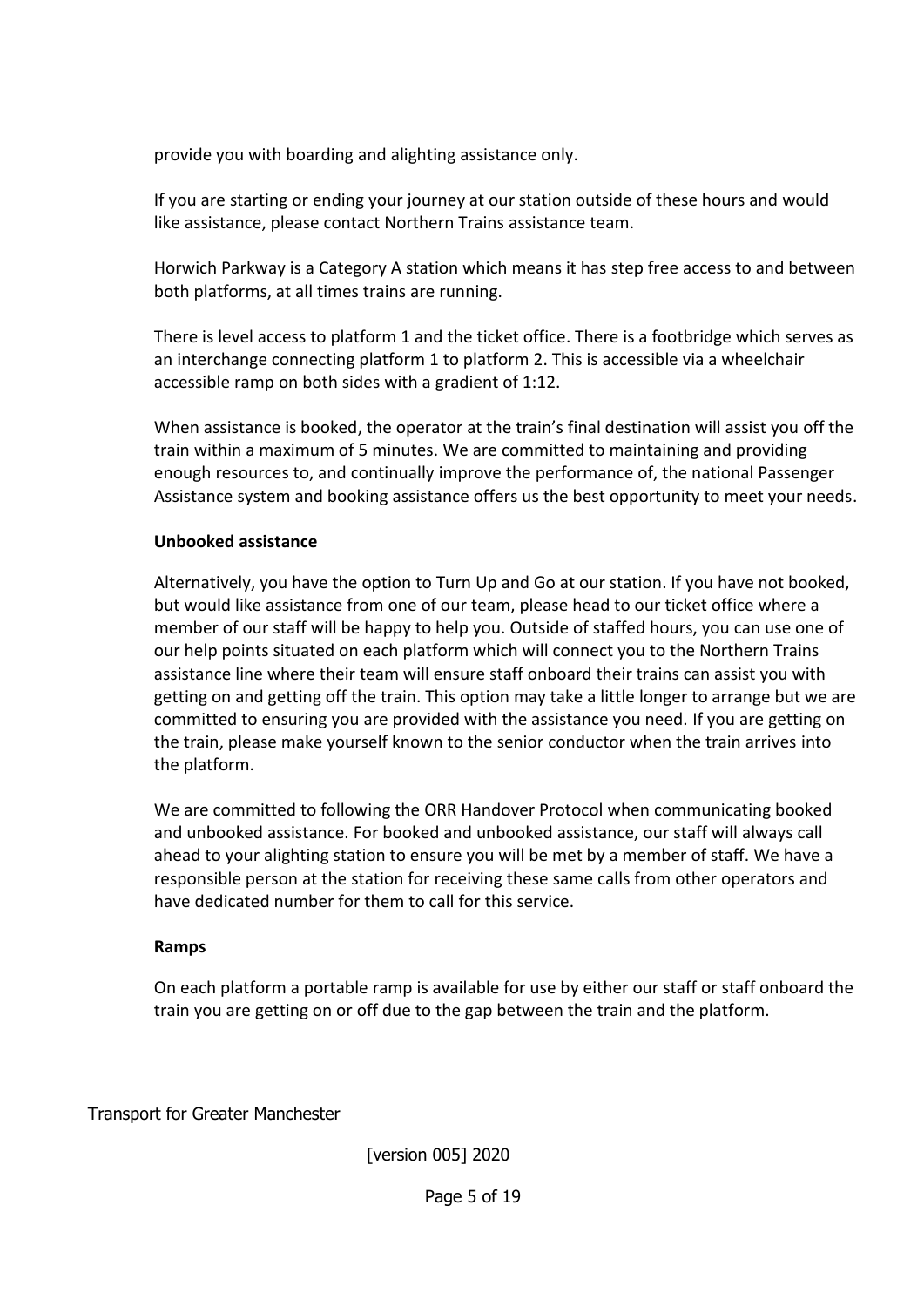# **Help with luggage**

We are able to assist with your luggage when it has been booked via Passenger Assist. Our rules regarding the number of items is consistent with the National Rail Conditions of Travel (in relation to weight and number of items) and this service is free of charge.

### **2. Information provision**

<span id="page-5-0"></span>We want our customers to be informed and confident that the information we give them is accurate and consistent. This is particularly important if a journey involves changing trains as they will need to know that they can make the whole journey without undue difficulty.

We will ensure that accessibility information for Horwich Parkway station will be kept up to date on the National Rail Enquiries (NRE) station page and on our website. On the NRE station page you'll also find simple, step by step information about every station on the national rail network and other train operators' services with details of any temporary changes (e.g. building works).

National Rail Enquiries:

https://www.nationalrail.co.uk/stations\_destinations/default.aspx*.*

TFGM station accessibility information:

<https://tfgm.com/accessibility/guides/train-accessibility>

We are committed to updating information on temporary restrictions/limitations on the NRE website and within 24 hours of the changes happening so that this information will be made clear to you at the time of planning your journey or booking assistance. This information includes:

- Where our station has a physical constraint that prevents some disabled persons from using it;
- Where significant temporary work that affects our station accessibility is being carried out; and
- Where there are changes to a station that would make them temporarily inaccessible such as the accessible toilet being out of order.

### <span id="page-5-1"></span>**3. Accessible Travel Policy documentation including alternative formats**

Transport for Greater Manchester We are committed to ensuring all passengers can access important information that is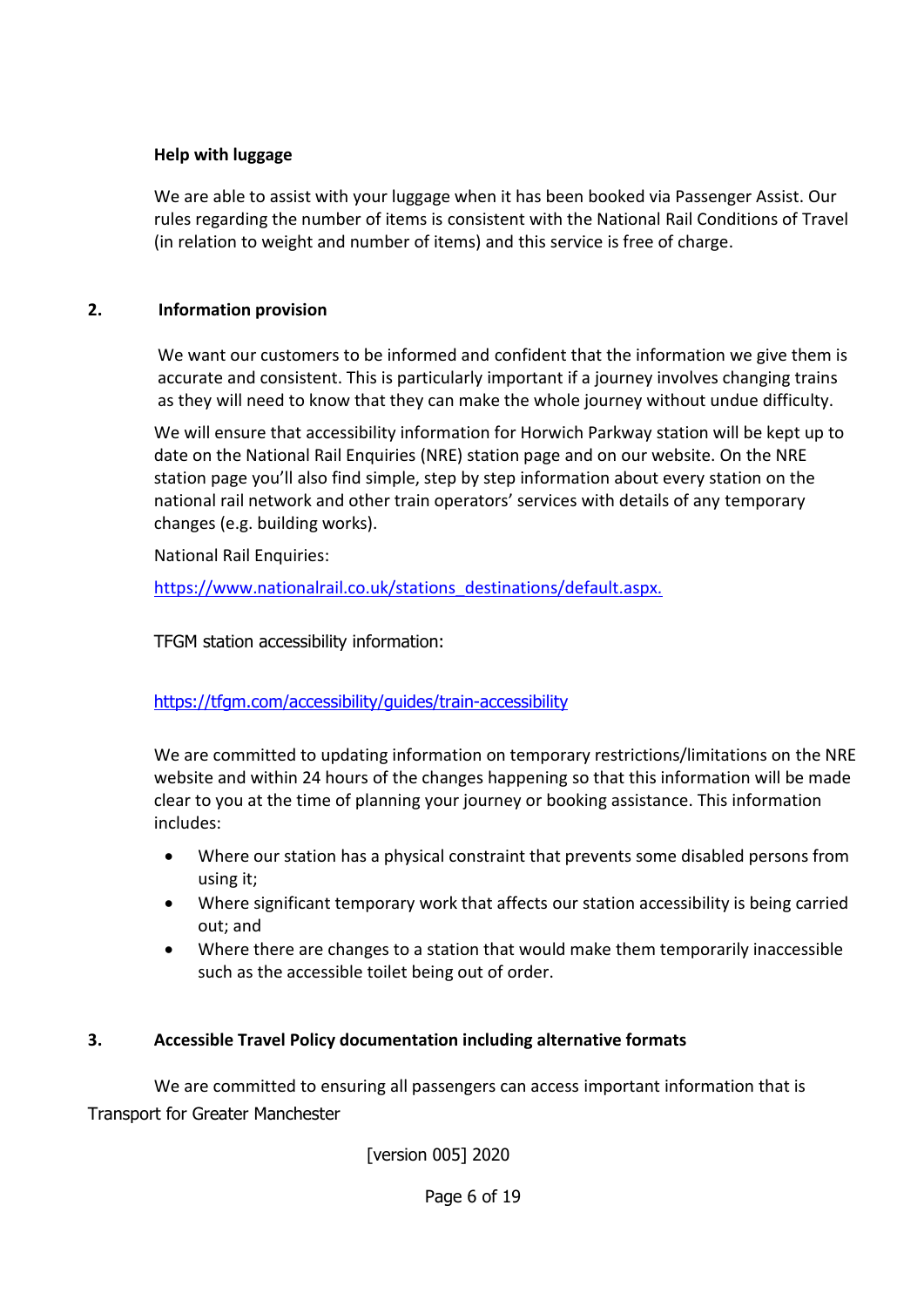accessible, accurate, relevant, consistent, up-to-date and easy to understand and helps provide passengers with assurance and confidence at every stage of their journey, including when journey planning prior to departure.

Our staff at Horwich Parkway Station, who are based at the ticket office, will provide details on how to obtain a copy of our ATP documents and those of other operators such as Northern Trains. A copy of our policy documents can also be obtained in alternative formats such as braille, larger text, online as PDF and accessible using screen readers on request to by contacting TfGM.

This service is free of charge and completed within seven working days of the request.

# <span id="page-6-0"></span>**4. Passenger journey information (online, at stations, on trains)**

We are committed to ensuring train departures and arrivals information is clear and consistent. The station is fitted with electronic Customer Information Screens that provide real-time information about the train services; these are integrated into Northern Trains system. Staff also have access to up-to-date information on rail delays and will be happy to provide this information.

# **Wayfinding**

We are committed to meeting the standards documented in the industry guide 'Design Standards for Accessible Railway Stations – A joint Code of Practice by the Department for Transport and Transport Scotland' - published by the Department for Transport. These standards ensure our station is clearly and consistently signposted and our staff are always available to provide information and assistance to help you navigate our facility. We believe that the station is adequately signed but, if changes were required, we will consult with local authorities to make sure these are implemented and continue to meet all requirements.

### **Connections with other forms of transport**

 We will provide information at our station about use of other modes of accessible transport in Greater Manchester. Detailed information can also be found on our website <https://tfgm.com/accessible-travel>

Our station staff will be happy to assist customers to taxi ranks at the station and also to other forms of transport such as buses where these can be easily accessed from the station. Please visit [www.nationalrail.co.uk/stations\\_destinations w](http://www.nationalrail.co.uk/stations_destinations)hich provides information about taxis and buses from all stations on the rest of the national rail network.

Transport for Greater Manchester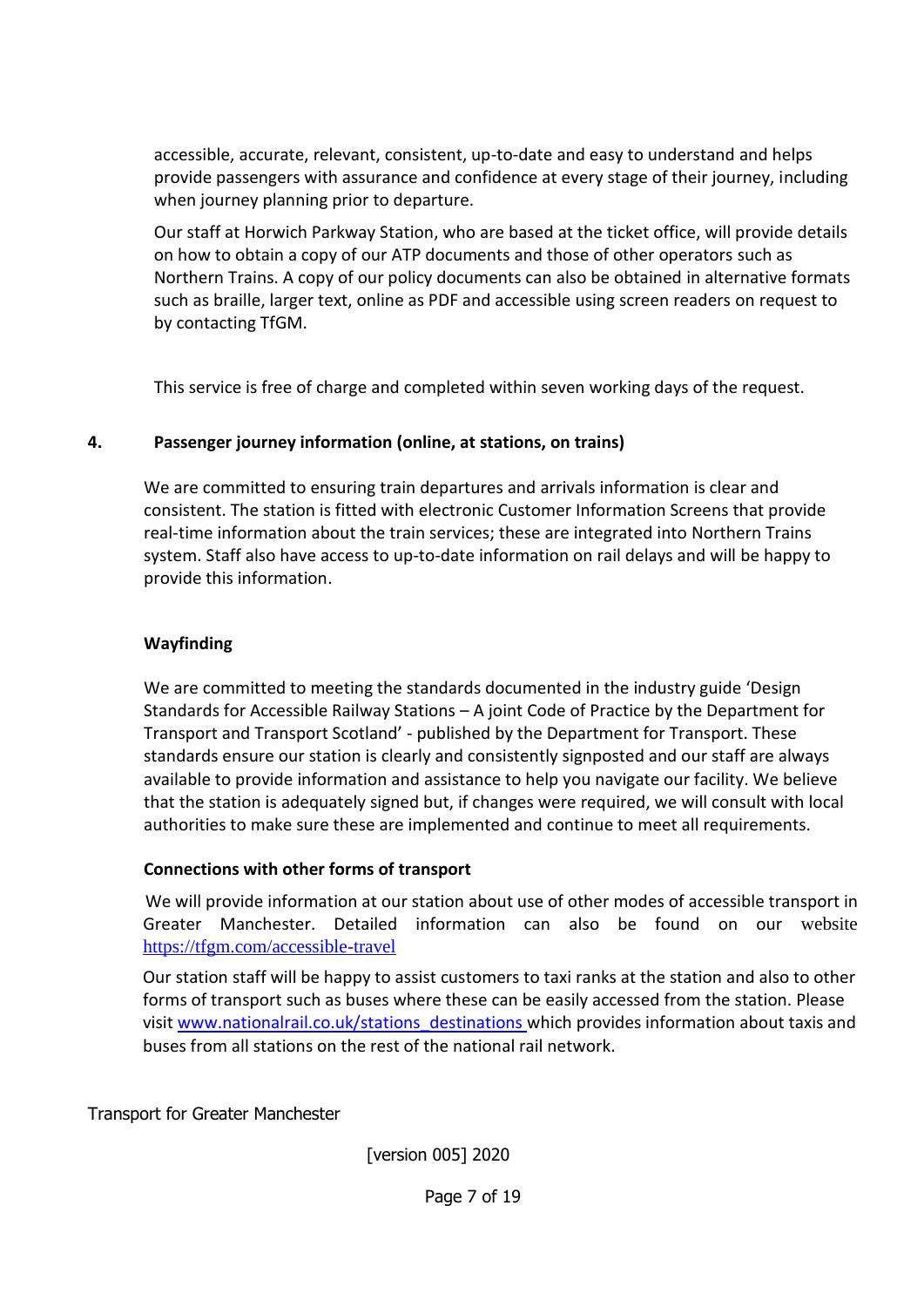We display information in the ticket office on local taxi firms who can provide wheelchair accessible taxis. Our staff are also happy to book a taxi for you.

# **Delays, Diversions and Disruption:**

We recognise that disruption to facilities and services can have a significant impact on your journey and on your confidence to travel. Should disruption occur we will do everything we can to ensure that you are able to continue your journey and not be left stranded.

TfGM currently do not make audio announcements at the station, but have plans to install this facility during 2021. If services are disrupted, our staff are trained to look out for passengers on the platforms who may need assistance to ensure, they are made aware of the information.

At the station, if your journey plans are affected by a station service disruption (such as train cancellations), our station staff will help you plan an alternative route; or new connections; or endeavor to arrange alternative travel arrangements free of charge depending on the circumstances.

If you have booked assistance in advance through Passenger Assist but because of service disruption it is no longer valid, Northern Trains will contact you to make any appropriate arrangements such as rebooking alternative assistance. Whether the disruption is minor or severe, we are committed to providing you with regular, clear and accurate information. This information will be on notices posted at key locations within the station.

If any of our facilities will not be available for a time, we will make every effort to provide alternative arrangements. Notices will be displayed at the station advising of the situation and the expected duration. Our station staff are charged with ensuring that if there are any changes that might impair the accessibility of our facilities these are notified to National Rail so that they can update the information on their website (within 2 hours).

# <span id="page-7-0"></span>**5. Information points, help points and Contact Centres**

At our ticket office, passengers are able to get all the information they need to plan their journey from one source. Outside ticket office operating hours customers are advised to use help points clearly signposted and located on each platform.

Transport for Greater Manchester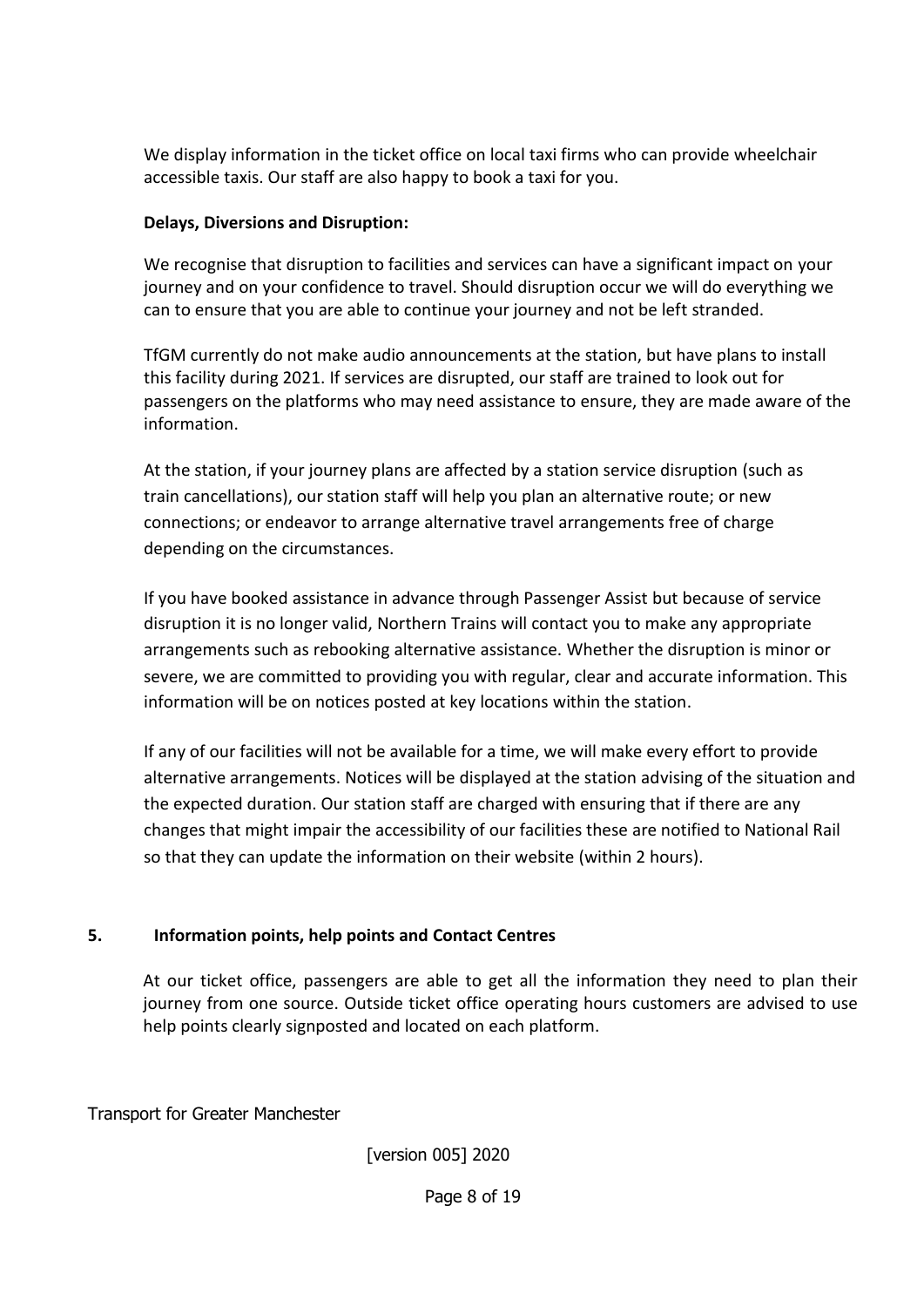# **Timetables, Posters, Information Leaflets:**

Timetables, posters and information leaflets are accessible across the station. They are signposted and located in prominent positions on the platform at the station. They contain up-to-date information on timetables, fares, connections, delays, disruptions, diversions and emergencies and help arrangements for those who have booked Passenger Assist. Our designated meeting point (located inside the ticket office during operating hours and outside the ticket office when closed). Information about the services and facilities of other operators calling at the station and the accessibility of other transport available near the station is also displayed.

Our station guide will be available at the station in hard copy on a wheelchair accessible display at the ticket office. We will also have Northern Trains passenger leaflet available.

Please note that the ATP documents are available on the TfGM website as pdf documents. Alternative formats can be requested free of charge (such as braille, larger text). See website for details: https://tfgm.com/accessible-travel.

# **We will ensure the following is carried out during station opening hours:**

- Provide information at Horwich Parkway within the ticket office, signpost them clearly and put them in an obvious position on, or close to, the concourse.
- We will clearly mark the ticket office as the best place for our customers to seek advice. We will design and equip them, so they are easy for everyone to use.
- Put information such as leaflets and timetables at a height that is accessible to all customers.
- Use the ticket office to share information on timetables, fares, connections and confirmation of any help arrangements that have been made through Passenger Assist.
- Make it easy for customers to get information about Horwich Parkway facilities, services and accessibility. We will do this using the most up-to-date technology and media as well as more traditional channels such as information points, station ticket offices, by telephone and on the internet.
- Make sure that staff at the ticket office are giving the most up-to-date information to all customers. That includes information about other train operators' services and facilities, as well as the accessibility of other transport modes. We train our staff to find information from another source if they cannot answer a question immediately.
- Give real-time information at Horwich Parkway as its communicated. This includes timetables and information about delays, diversions and any other events that may affect passengers' journeys.

Transport for Greater Manchester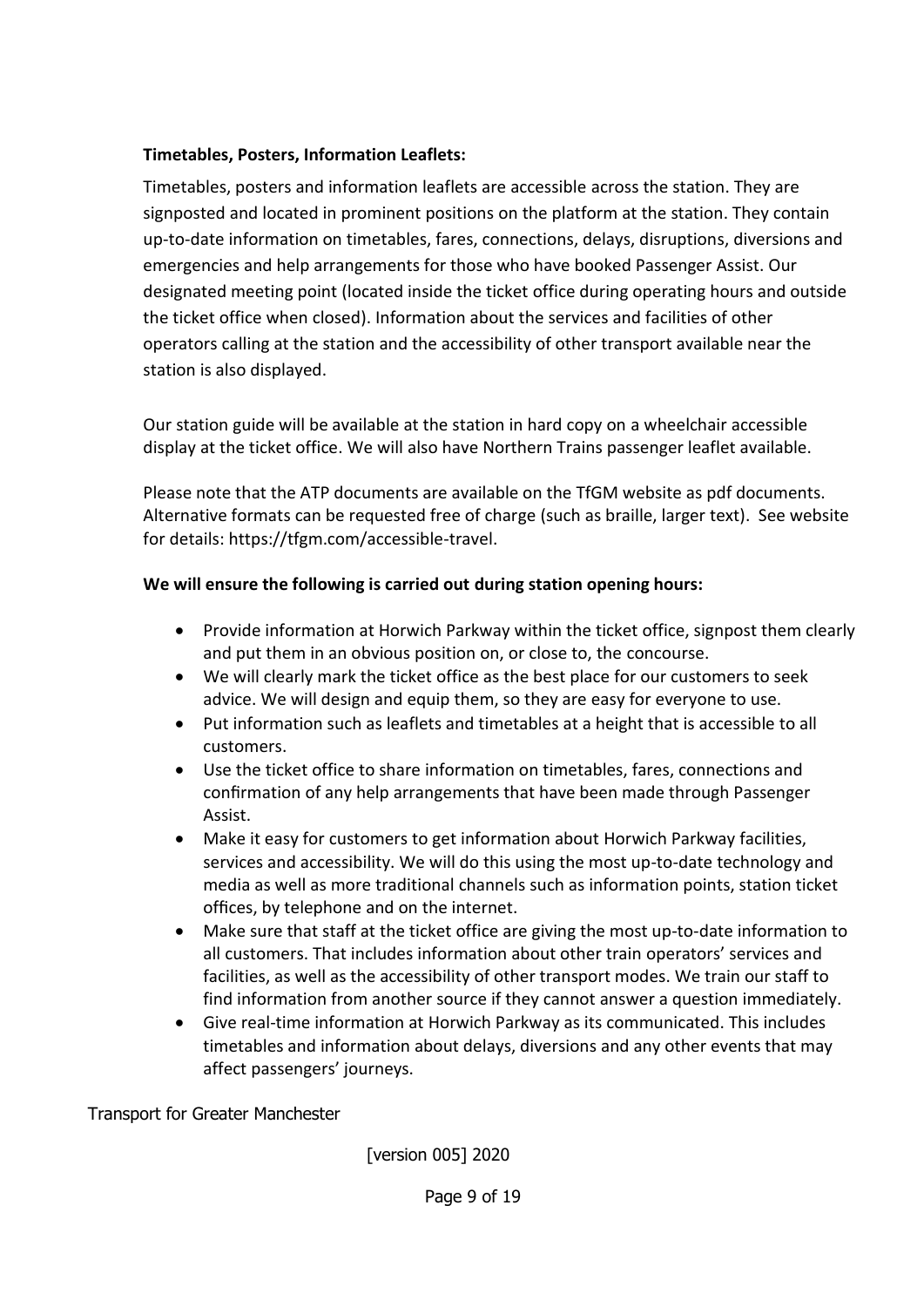#### **Station Staff based at the Ticket Office:**

Our station staff are based at the ticket office and are available to assist. Our ticket office is open 06:30 - 19:35 Monday to Saturday and these are the times when TfGM staff will be on hand to assist. Our station staff have access to, and will be able to provide information on, timetables, fares, connections, other transport and station facilities as well as assistance updates you have booked. Outside of this, customers should either seek advice from the help points or Northern Trains train staff*.* 

### **Information Help Points:**

If you need to speak to a member of staff outside of the station ticket office operating hours there are stand-alone 'Help Points' at the station on each platform, in yellow. These are the standard two-button models which are answered by Northern Trains staff who can assist with station and train queries.

- Button 1 (Identified with "Information" in Green) is for train information and passenger assistance;
- Button 2 (Identified with "Emergency" in Red) is for emergency situations etc.

The Help Points are designed to be accessible to all; they include induction loop technology to assist those using hearing aids.

### *Telephone Phone Contact Information:*

Both National rail enquiries and Northern Trains provide a text relay number for their assistance services: National rail enquiries: **0845 60 50 600** Northern trains: 18001 0800 138 5560

### <span id="page-9-0"></span>**6. Websites**

We are compliant with industry recognised W3C body also known as standards. W3C is the World Wide Web consortium, made up of member organisations which maintain full-time staff and work together to improve standards across the web. As part of this we are compliant with WCAG which is the web accessibility guidelines.

We monitor and improve our website to make it more inclusive and accessible to everyone. This includes ensuring our website is designed and developed so that people with disabilities can use it easily (such as those with a visual or physical impairment), examples include:

Transport for Greater Manchester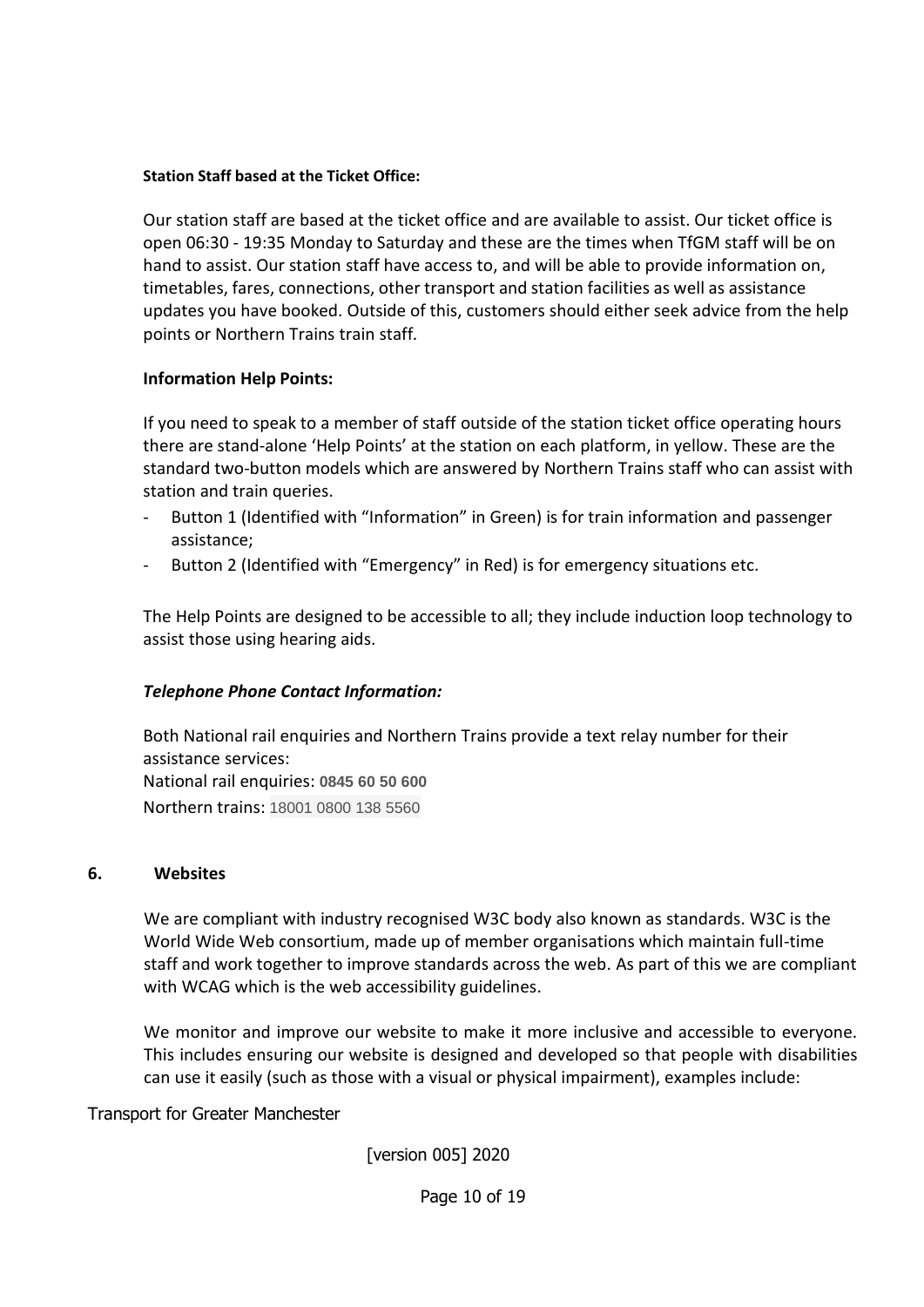- providing text alternatives to visual content like pictures and diagrams
- not relying on colour alone to distinguish between two elements
- allowing the user to change the size of the text
- ensuring the site works equally well on all devices
- providing clear navigation
- presenting readable and understandable content

We have one entire page on our website dedicated to providing you with all the assisted travel information for Horwich Parkway station. On this page you will be able to find out information on passenger assist, how to book assistance on the national rail network, details of accessibility information for the station, information on any temporary disruption and how you can get in touch to provide feedback or make a complaint.

We also signpost the accessibility services managed by Northern Trains who operate the trains which call at our station

<https://tfgm.com/accessibility/guides/train-accessibility>

# <span id="page-10-0"></span>**7. Ticketing and fares**

Tickets for your journey can be purchased in several different ways:

At the station:

- In person from our ticket office.
- From our self-service ticket machine on platform 1, where you will be able to use your Disabled Persons Railcard.

If you are at home or out and about:

- From the various train operators' or retailers' websites.
- www.nationalrail.co.uk or approved agent.

All customers are expected to have a valid ticket or other authority to travel before starting their journey as some train operators operate a penalty fare system. However, if you are unable to buy a ticket at the station before your journey due to the ticket office being closed and the self-service ticket machine(s) being unavailable, you will be able to purchase a ticket either on-board the train or upon arrival at your destination station.

# **Disabled persons rail card**

Transport for Greater Manchester The Disabled Persons Railcard offers discounts on a range of tickets to disabled customers whether they are travelling alone or accompanied. Your railcard will allow you, and an adult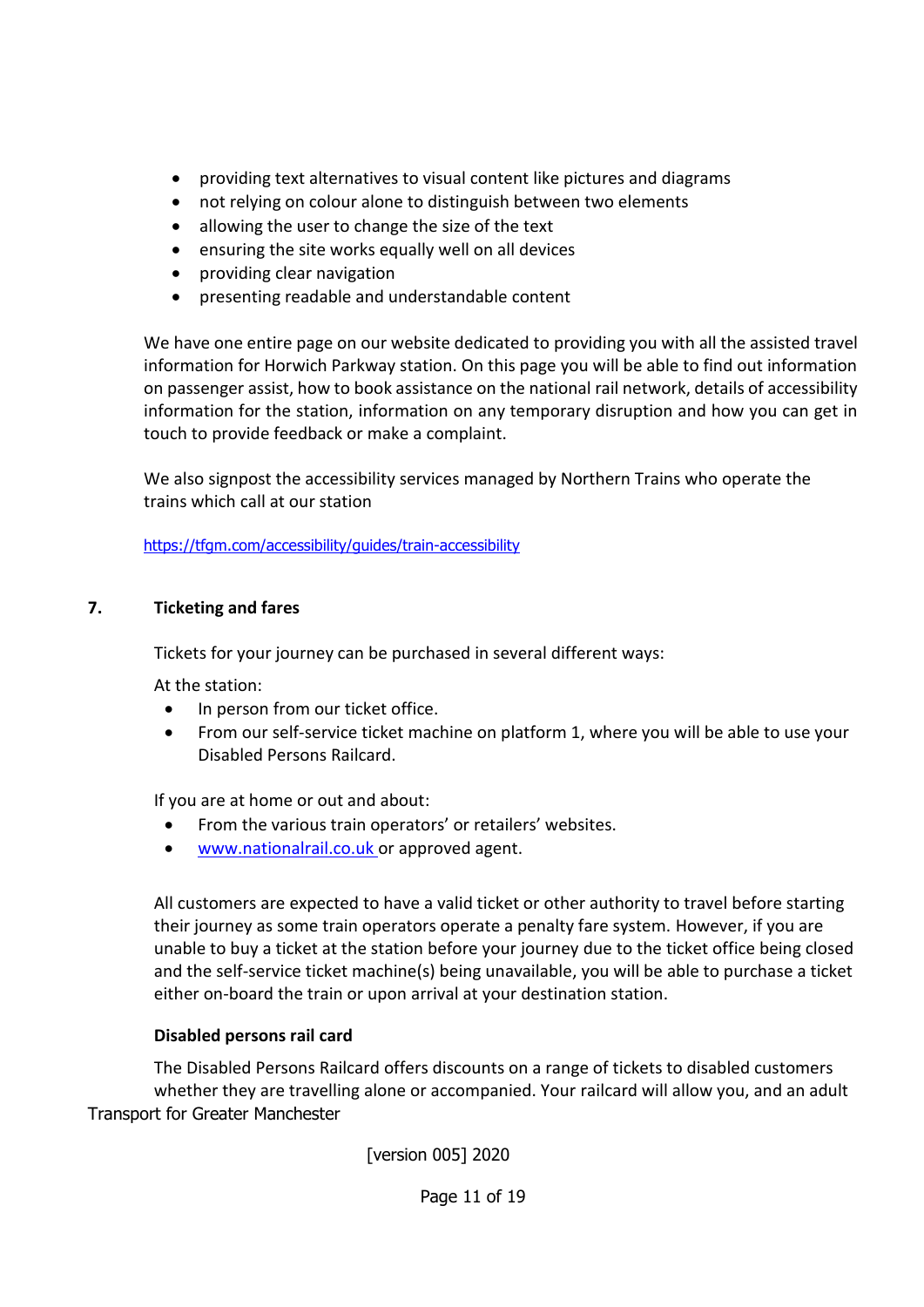companion travelling with you, to obtain a 1/3 discount off most Standard and First Class fares throughout Great Britain. The Disabled Persons Railcard leaflet published by the Rail Delivery Group gives details of this railcard and can be obtained from any staffed station or from the Rail Delivery Group website at: [https://www.raildeliverygroup.com/our](https://www.raildeliverygroup.com/our-services/about-my-journey.html)[services/about-my-journey.html](https://www.raildeliverygroup.com/our-services/about-my-journey.html)

# **Concessionary fares available without a Disabled Persons Railcard**

Customers who need to stay in their own wheelchair during their journey; or are registered blind or visually impaired and travelling with a companion

- are entitled to the following full fare ticket discounts throughout Great Britain even if they do not hold a Disabled Persons Railcard:
- 34% discount on First Class/Standard Anytime Day Singles
- 50% discount on First Class/Standard Anytime Day Returns
- 34% discount for First Class/Standard Anytime Singles or Returns

An adult travelling with you is also entitled to the discounted fare. If you have a visual impairment, please take a document from a recognised body such as Social Services or your Local Authority confirming your impairment when buying your ticket from the ticket office (unfortunately this cannot be purchased from the ticket machine) and when travelling. Please note that visually impaired customers cannot claim this discount if travelling alone.

# **Concessionary travel entitlement for Greater Manchester residents**

If you are disabled, and resident within Greater Manchester, you could be eligible for a pass that gives you free and low-cost travel in Greater Manchester and the rest of England under the English National Concessionary Travel Scheme. Depending on your disability, you could qualify for either a travel pass for disabled people or a travel plus pass for disabled people. More information is available at [https://tfgm.com/tickets-and-passes/passes-for-disabled](https://tfgm.com/tickets-and-passes/passes-for-disabled-people)[people](https://tfgm.com/tickets-and-passes/passes-for-disabled-people)

Customers who hold a travel pass for disabled people can travel for free on trains within Greater Manchester on journeys scheduled to run at or after 9.30am, Monday to Friday, and all day at weekends and on public holidays.

If you travel outside of these times you must pay for a concessionary fare where available or otherwise the full adult fare. Find information on concessionary fares at https://tfgm.com/tickets-and-passes

Customers who hold a travel plus pass for disabled people can travel for free on trains within Greater Manchester at all times.

Transport for Greater Manchester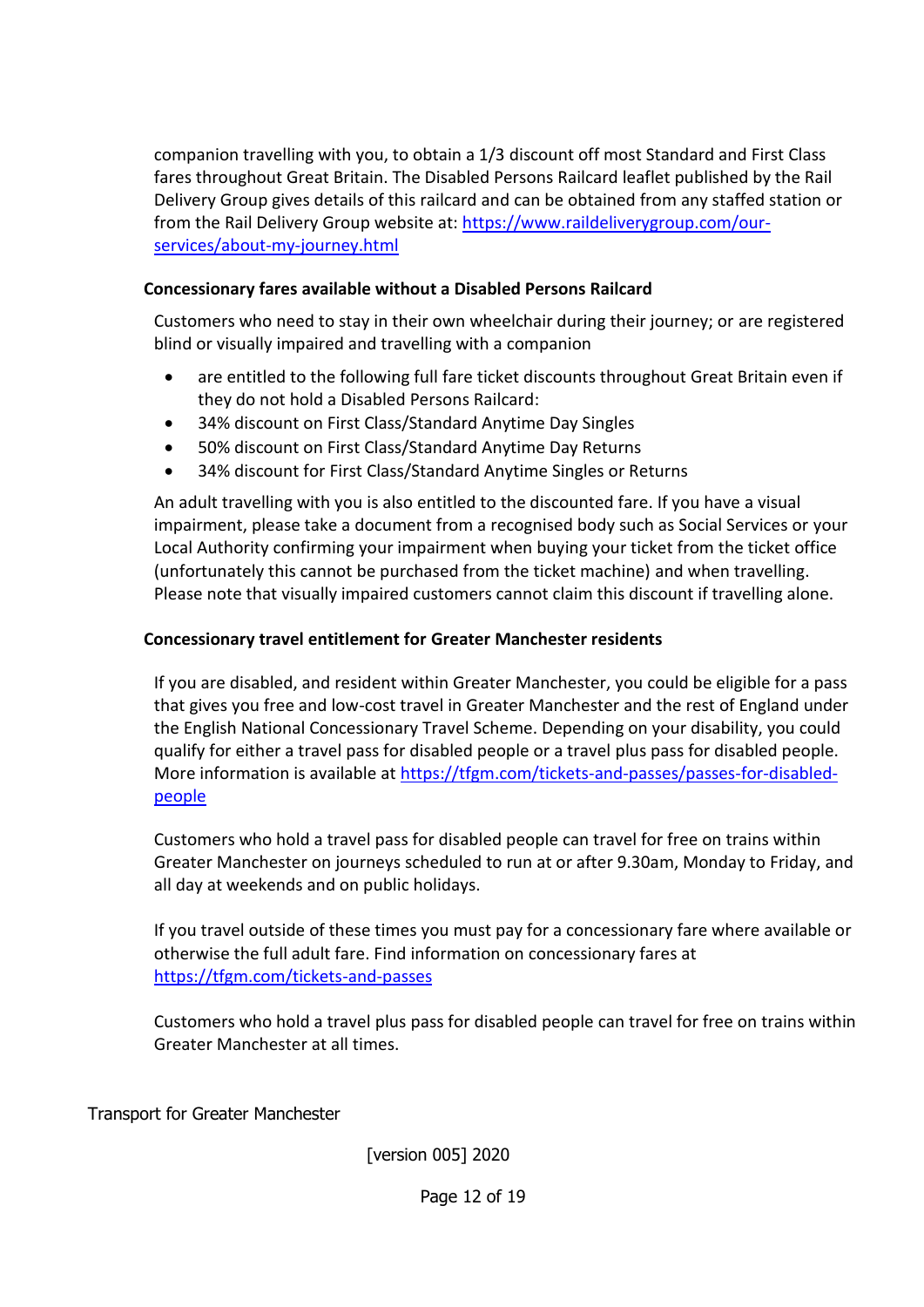### <span id="page-12-0"></span>**8. Scooters and mobility aids**

Please see Northern Trains for their policy on scooters and mobility aids from their website:

<https://www.northernrailway.co.uk/mobilityscooter>

### <span id="page-12-1"></span>**9. Delays, disruptions and emergencies**

Disruption to facilities and services can have a big impact on both the accessibility of rail services to disabled customers and, more importantly, on their confidence in travelling by rail and other modes of public transport.

When we do get disruption to services (and this is inevitable unfortunately), we do everything we can to ensure that our customers can continue their journey and are not left stranded and our staff have been trained to recognise those with specific accessibility needs.

Our aim is that all our customers travel by the method of public transport they were expecting to; however, we recognise that this is sometimes not be possible due to engineering or unplanned disruption.

If booking assistance in advance and there is disruption, the alternate options will be discussed with you when you call to book your assistance. In most circumstances you will be provided with alternative accessible transport free of charge between stations when:

- a) a rail station is not physically accessible to you.
- b) where substitute transport that is provided to replace the rail service is not accessible to you (e.g. due to emergency or planned engineering works).
- c) short notice disruption makes services inaccessible to you.

At Horwich Parkway we work with our industry partners to make sure that all our customers have suitable alternative transport, whether they have pre-booked assistance or not. We have an expectation that our transport providers convey you to or from the nearest or most convenient accessible rail station so you can make as much of your journey as possible by the transport mode you were expecting.

In the event of service disruption our staff will be provide aural information (within opening hours) and visual information will be provided to guide passengers to rail replacement services via the customer information screens. If disruption is planned, rail replacement information will also be communicated prior to the passenger making the journey through our website.

Transport for Greater Manchester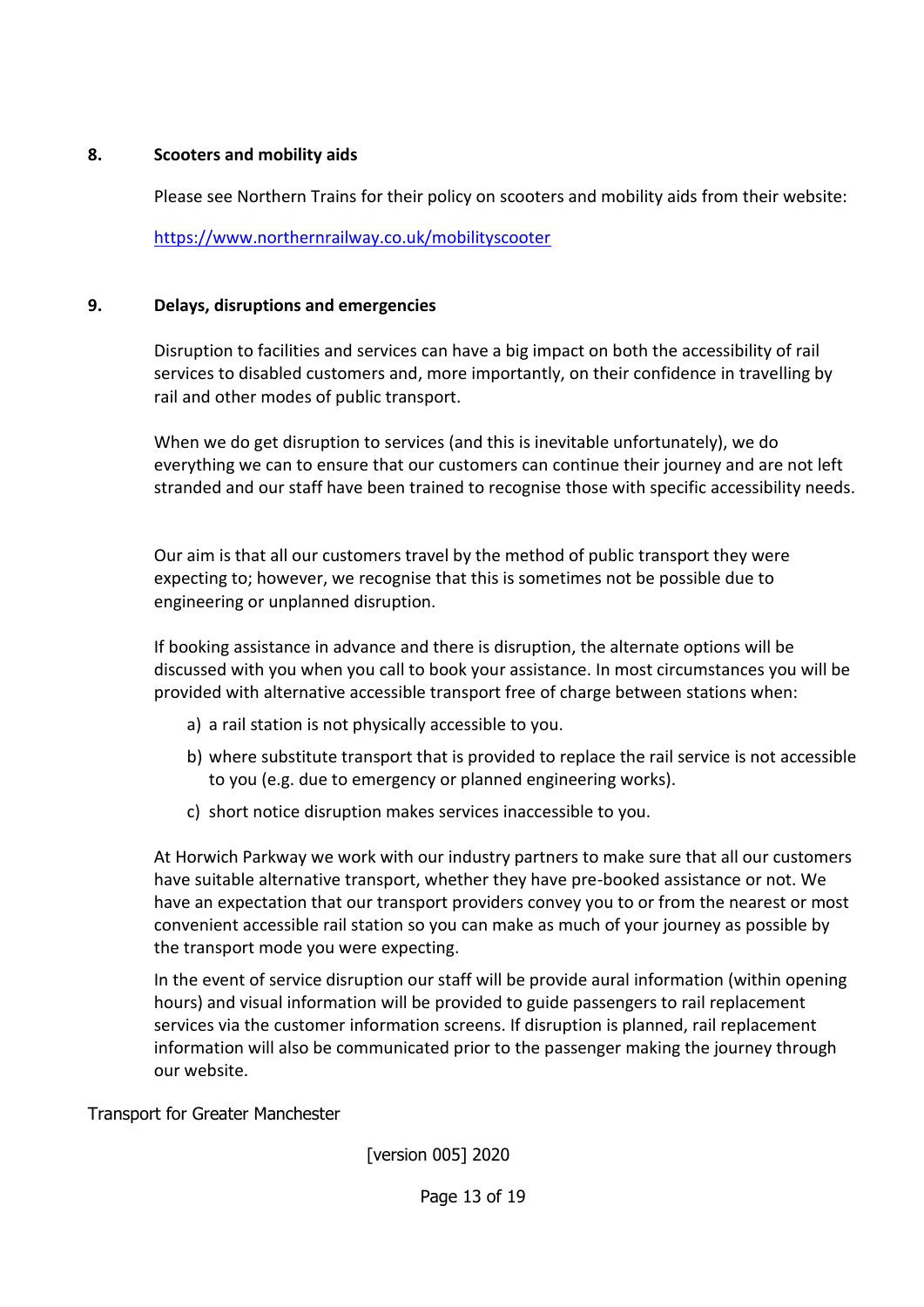Where there is a rail replacement service, Northern Trains will provide this service at our station. If the rail replacement is inaccessible, we will work with Northern Trains to ensure an accessible substitute is provided, such as a taxi.

If there is disruption at our station, and you have booked assistance in advance, the operator whom you booked assistance with – usually Northern Trains, will contact you via the details you have provided them with and will discuss alternative arrangements.

When disruption occurs with no advance warning, we will provide alternative accessible transport to take you to the nearest accessible station at no additional cost to the fare for your entire journey. Our staff will discuss what type of transport you need before they book it.

Individual train operators publish information about planned engineering works on their respective websites as does Network Rail and it is also available on the National Rail website: [https://www.nationalrail.co.uk/service\\_disruptions/currentAndFuture.aspx.](https://www.nationalrail.co.uk/service_disruptions/currentAndFuture.aspx)

### **Emergency procedures**

We have emergency plans for evacuating Horwich Parkway station in an emergency. Our staff take specific responsibilities for identifying and helping disabled customers evacuate to a point of safety. Our evacuation arrangements comply with the station's fire certificate, as well as providing accessible refuge places

We encourage passengers to provide feedback on their personal experience of help available at Horwich Parkway, including during times of disruption. Full details of how to communicate feedback can be found at<https://tfgm.com/contact>

If passengers notice a problem they can speak to someone through a variety of ways; our station staff, Northern Trains train staff, help points or contacting the customer service team.

#### **Building works**

From time to time, and particularly during redevelopment works, we may need to change the facilities available to customers at our station's facilities. If this happens, we will provide reasonable replacement facilities that are as inclusive and accessible as possible.

Similarly, where building works disrupt the usual access route to and from a station, we will provide appropriate alternative routes. We will also make sure that third parties who are undertaking works near Horwich Parkway maintain an appropriate access route to the station.

Transport for Greater Manchester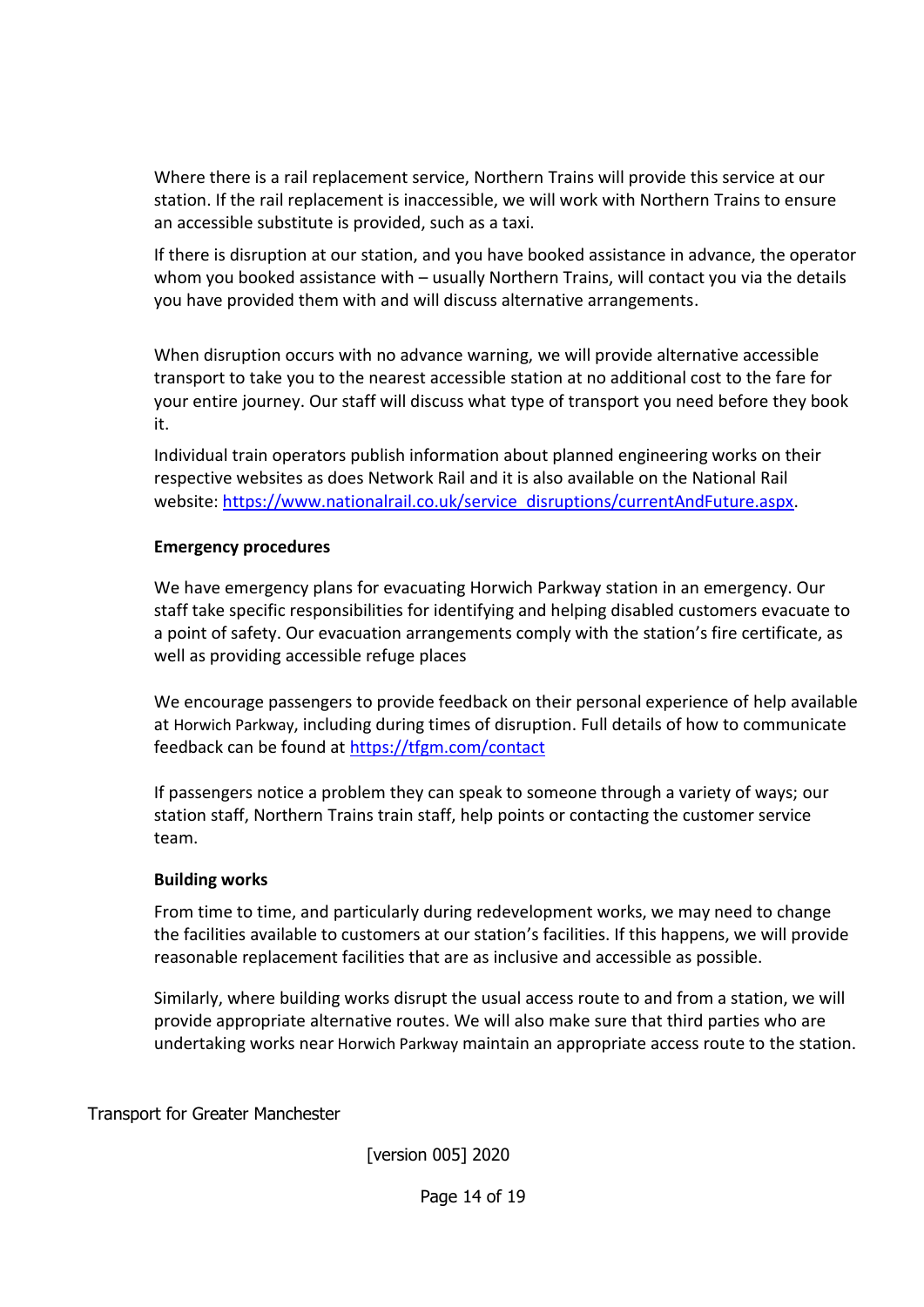### <span id="page-14-0"></span>**10. Station facilities**

Within the TfGM area, car parking is free at the majority of the stations in the area. Should you arrive at a fee-paying car park, Blue Badge holders can park free of charge; this applies to all our tram, rail station(s) and park & ride car parks. If a designated parking space is unavailable, Blue Badge holders may park free of charge in any other non-restricted parking space in the car park. Badges must be correctly displayed as our car park managing agent, or local staff, normally monitor appropriate use. Illegally parked vehicles are reported to the British Transport Police.

We also ensure that parking for those with mobility impairments is in accessible locations, generally as close to the station as practicable possible.

We use all reasonable endeavours to comply with the Department for Transport Code of Practice regarding the requirement in the number of Blue Badge parking bays provided at tram and rail stations. Where the provision and occupancy of designated spaces in our car parks are fewer than specified in the Code, we survey these car parks to ensure disabled and elderly people are not disadvantaged, we currently have 13 blue badge spaces at Horwich Parkway Station.

#### <span id="page-14-1"></span>**11. Redress**

When we receive confirmation that assistance has been booked for journeys to commence and end at our station and this assistance failed, we will provide appropriate compensation to the customer. Levels of compensation will be determined by the TfGM's Customer Relations Contact Centre on a case by case basis, understanding that all relevant factors are reviewed; for example, reimbursing the train fare where a particular train was missed because of Horwich Parkway Station's actions or inactions. We will also explain to the passenger why assistance was not provided and what steps have been taken to ensure the failure does not reoccur.

Every operator must have a redress policy, so if the assistance failure took place on your train journey or at another point along the journey, you are able to submit a claim via their process.

If you wish to make a claim, there are several ways you can contact us:

- In person to any member of our station staff. Our staff have been trained to receive and pass on complaints.
- Via e-mail to TfGM: Customer.Relations@tfgm.com
- In writing to the Customer Relations team:

Transport for Greater Manchester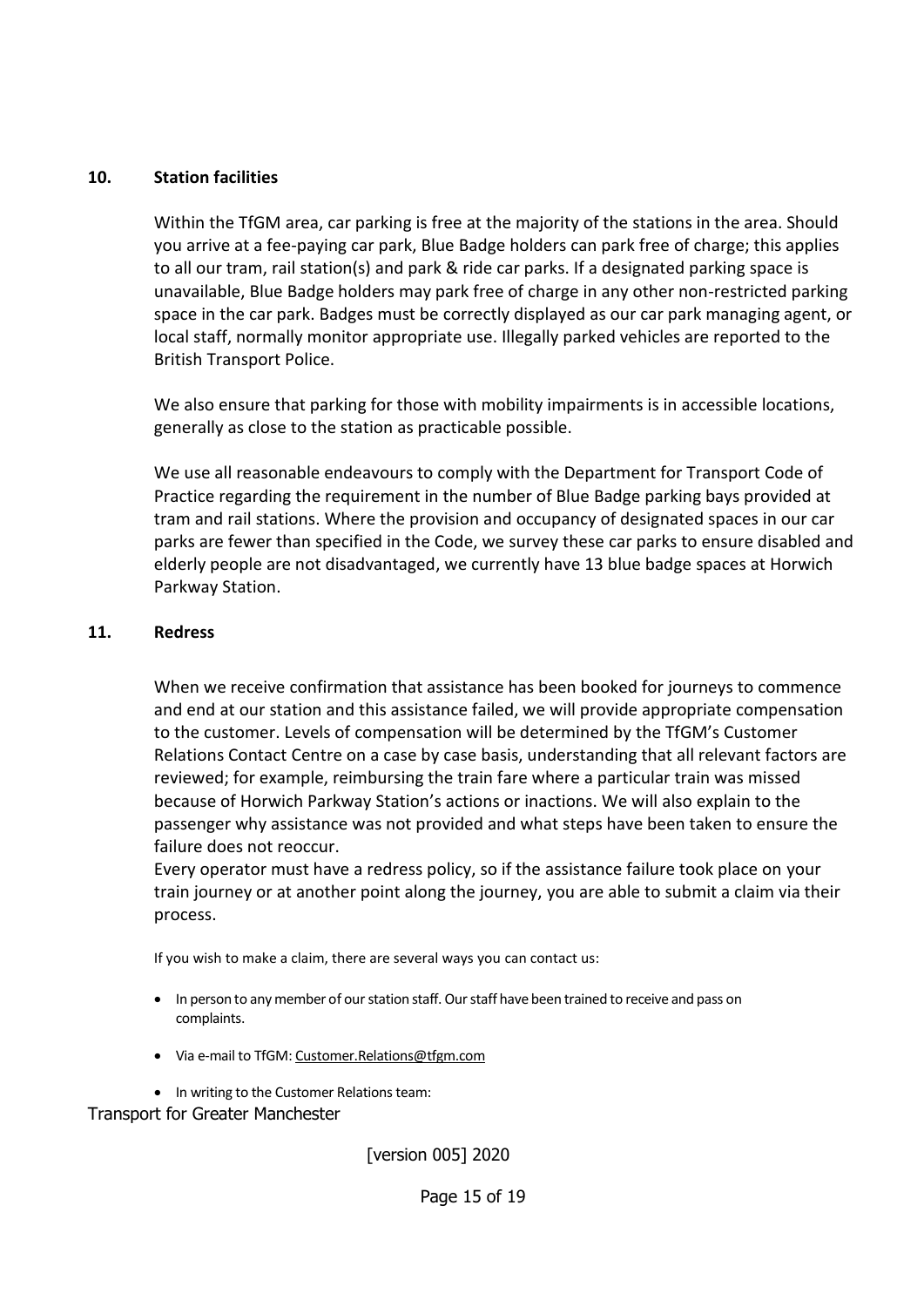Customer Relations Contact Centre. Transport for Greater Manchester, 2 Piccadilly Place, Manchester, M1 3BG

If the customer wishes to complain about the services at Horwich Parkway, we recommend they should talk to one of our team onsite about the issue or problem. They will do their best to resolve your complaint. Our Complaints Handling Passenger Document is available on our website or from our station*.*

However, if the station is unstaffed or if the customer is not satisfied with the response, then we would direct the complaint to our Customer Services Team.

If the customer has a complaint about the assistance booked as part a journey through Horwich Parkway, but with another operator. Please contact Northern Trains.

# <span id="page-15-0"></span>**B - Strategy and Management**

### <span id="page-15-1"></span>**12. Strategy**

### **MAKING STAFF AWARE OF THEIR RESPONSIBILITIES**

As part of the long-term vision for accessibility at Horwich Parkway Station, we are committed to ensuring that the needs of all customers are met by our ticket office staff. Ongoing training (such as improving customer interaction and ensuring staff are able to assist all customers) will form a part of any future improvement work for services and facilities, and we work with a number of groups engaging with them to make sure this will happen. This includes the Disability Design Reference Group - see our website for further details. https://tfgm.com/accessibility/accessibility-groups

#### <span id="page-15-2"></span>**13. Management arrangements**

TfGM aim to provide a high standard of customer support as set out in this document and as such integrate this document fully into our day-to-day activities.

Transport for Greater Manchester TfGM have a designated Duty Manager who has the overall accountability to ensure we deliver our ATP commitments, with the Head of Rail holding ultimate accountability. We will integrate our ATP's objectives into business plans and project planning. During our projects' design phase, we will consult our Disability Design Reference Group (see Monitoring and Evaluation section 14) supported, where appropriate, by specialist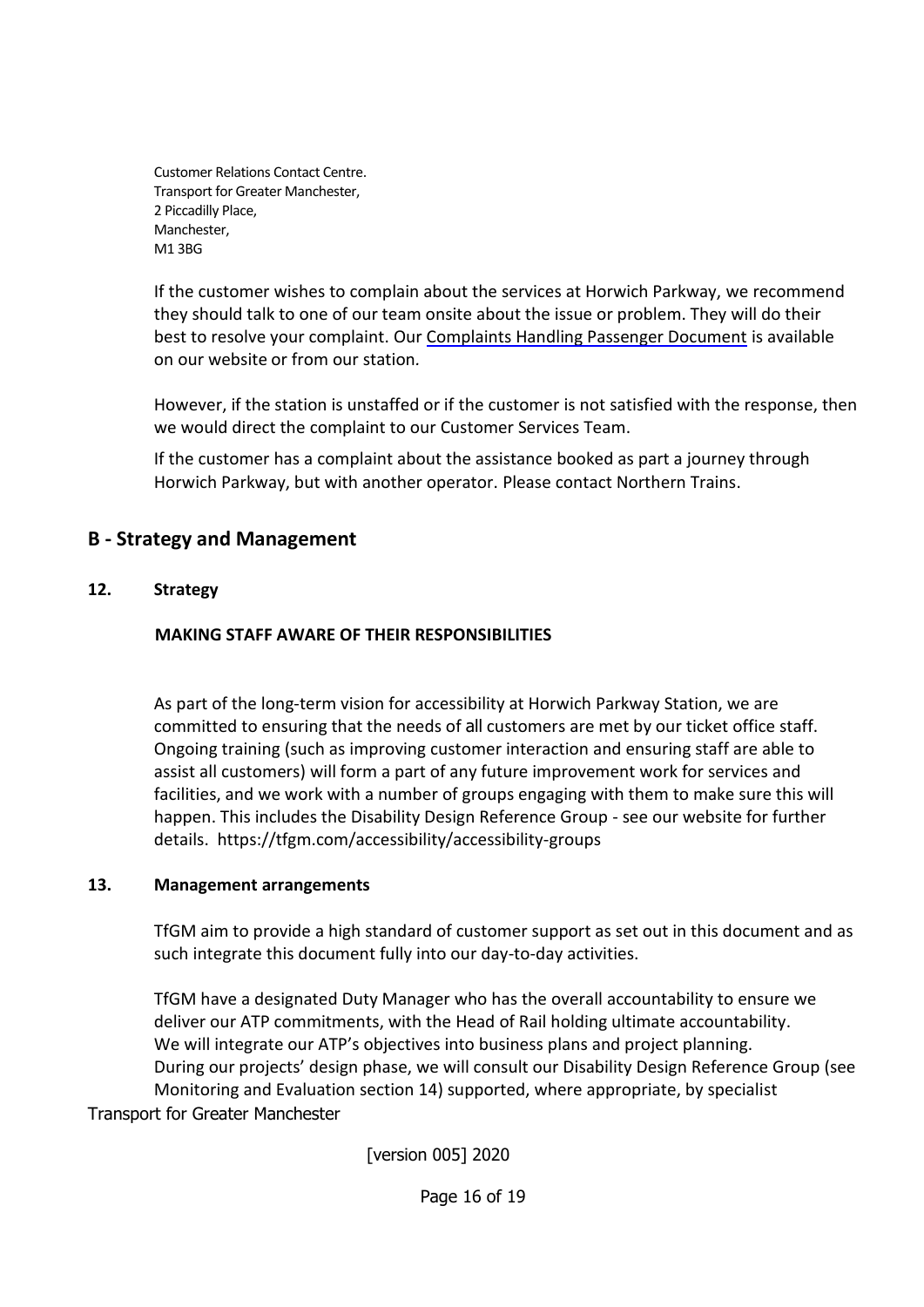consultants to advise us on how the project will affect Horwich Parkway's inclusivity and accessibility through an Equalities Impact Assessment both during and after the construction work.

### <span id="page-16-0"></span>**14. Monitoring and evaluation and working with disabled passengers, local communities and local authorities**

How we deliver services and facilities to our customers is continuously monitored and evaluated to make sure we meet both the standards outlined and our commitment to constant improvement. There are daily infrastructure checks taking place and faults are flagged and attended to.

We will also record statistics on the percentage of assistance bookings that we meet on time and we use these figures to track and improve on our performance. We will provide ORR with details of any key actions which have been identified to improve performance as part of our ATP review process.

The industry also undertakes a [National Rail Passenger Survey](https://www.transportfocus.org.uk/research-publications/research/national-passenger-survey-introduction/) which includes questions about stations. We will track and monitor Horwich Parkway's performance with this survey to help us improve our service to our customers.

We also encourage our customers to provide feedback on their personal experience of our facilities and service levels at Horwich Parkway. It is important to us to both recognise good service and to provide an effective means of communicating and resolving any problems as quickly as possible. This can be done through numerous channels including [our own website](http://www.tfgm.com/Pages/default.aspx) and our [social media accounts.](https://twitter.com/OfficialTfGM?ref_src=twsrc%5Etfw)

TfGM is committed to providing the ORR with performance data to demonstrate we are complying with the obligations to passengers in relation to our ATP.

### **Working with disabled passengers, local communities and local authorities:**

We will embed these principles and approach when making important decisions for our transport network, building on the success of our work with [accessibility groups](https://tfgm.com/accessibility/accessibility-groups) (DDRG) https://tfgm.com/accessibility/accessibility-groups. They will be consulted on the delivery of our ATP commitments and any changes we make that impact accessibility.

Transport for Greater Manchester

[version 005] 2020

Page 17 of 19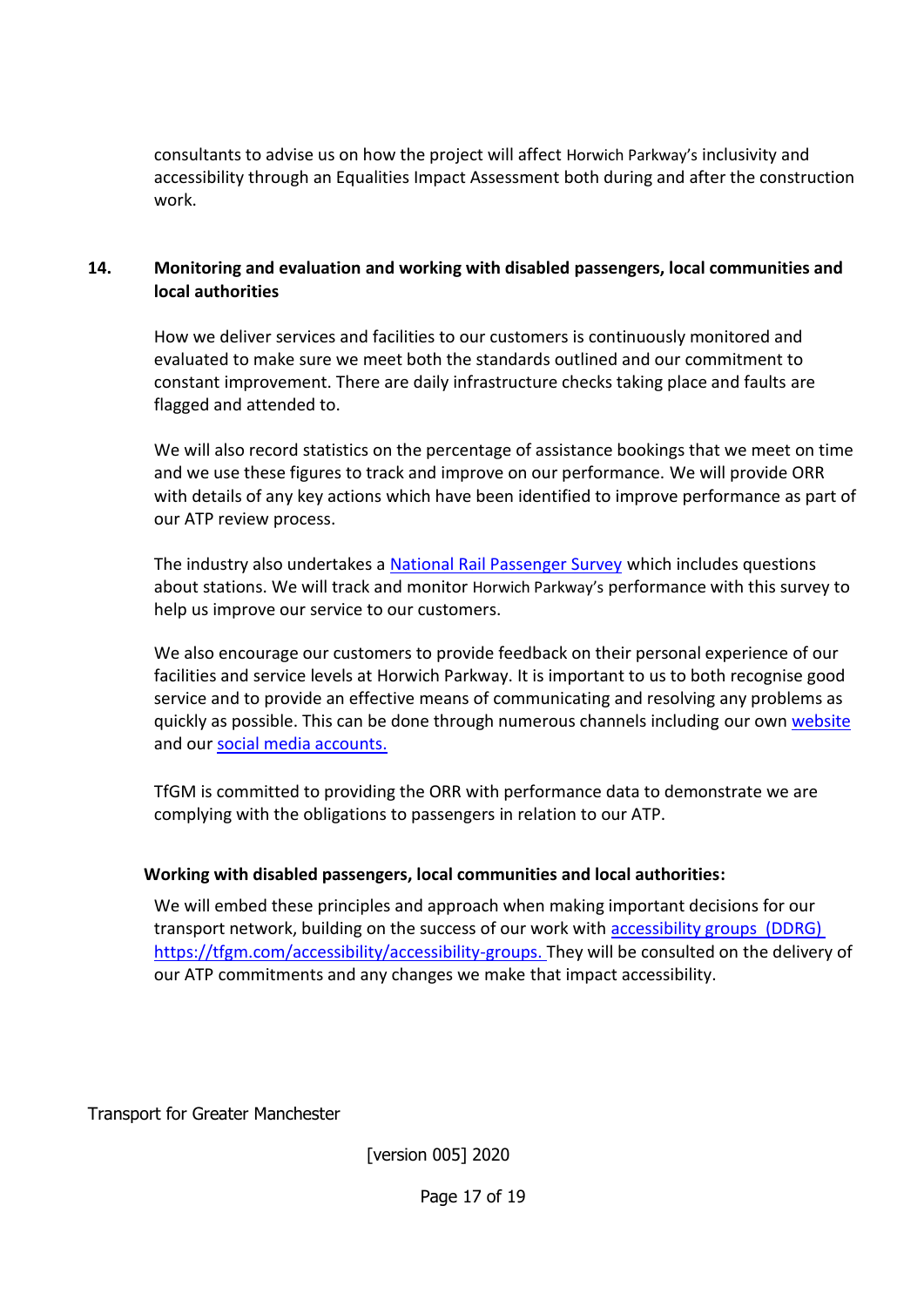#### **GREATER MANCHESTER DISABILITY DESIGN REFERENCE GROUP**

The DDRG was established in 2008 and works in partnership with Breakthrough UK to assist TfGM as far as possible, to ensure an inclusive barrier free environment is delivered across GM projects.

The Reference Group consists of individuals with a cross section of impairments from across GM. They offer practical advice on a range of accessibility issues from the design and layout of stops/stations and car parks to seating arrangements which is making a huge difference to passengers.

The DDRG has been an integral part of the design process for the expanded Metrolink network since 2008 and this is reflected with the group receiving numerous awards for their commitment to independent living and accessibility. Recognition includes the 'Public Sector Engagement' award at Breakthrough UK's National Independent Living Awards and the 'Putting Passenger First' award at the 2015 National Rail Awards.

The approach taken with the DDRG is recognised as a model of best practice by the Equality and Human Rights Commission.

### <span id="page-17-0"></span>**15. Access improvements**

We are committed to providing an inclusive and accessible public transport system which gives disabled people the same opportunities to travel as other members of society.

We believe that to be successful Horwich Parkway must be accessible and reflect the needs of the community it serves. By using innovative tools such as the Customer and Community Intermodal Insight Programme (CCIP) we will build our understanding of the surrounding communities which will allow us to tailor the service and facilities offered at Horwich Parkway. We will comply with Persons with Reduced Mobility – PRM-TSI (1300/2014) Code to ensure the accessibility for persons with disabilities and persons with reduced mobility.

We will also comply with the PRM TSI and the Joint Code when we are installing or refurbishing station and interchange facilities. This means we will make every effort to comply and, if it is not possible, then we will apply for dispensations against the Code.

### <span id="page-17-1"></span>**16. Staff training**

To implement our ATP we need to train all our staff properly. Currently we give all our 'frontline' station staff intensive customer service training.

All our station staff also receive specific disability awareness training including on how to

Transport for Greater Manchester